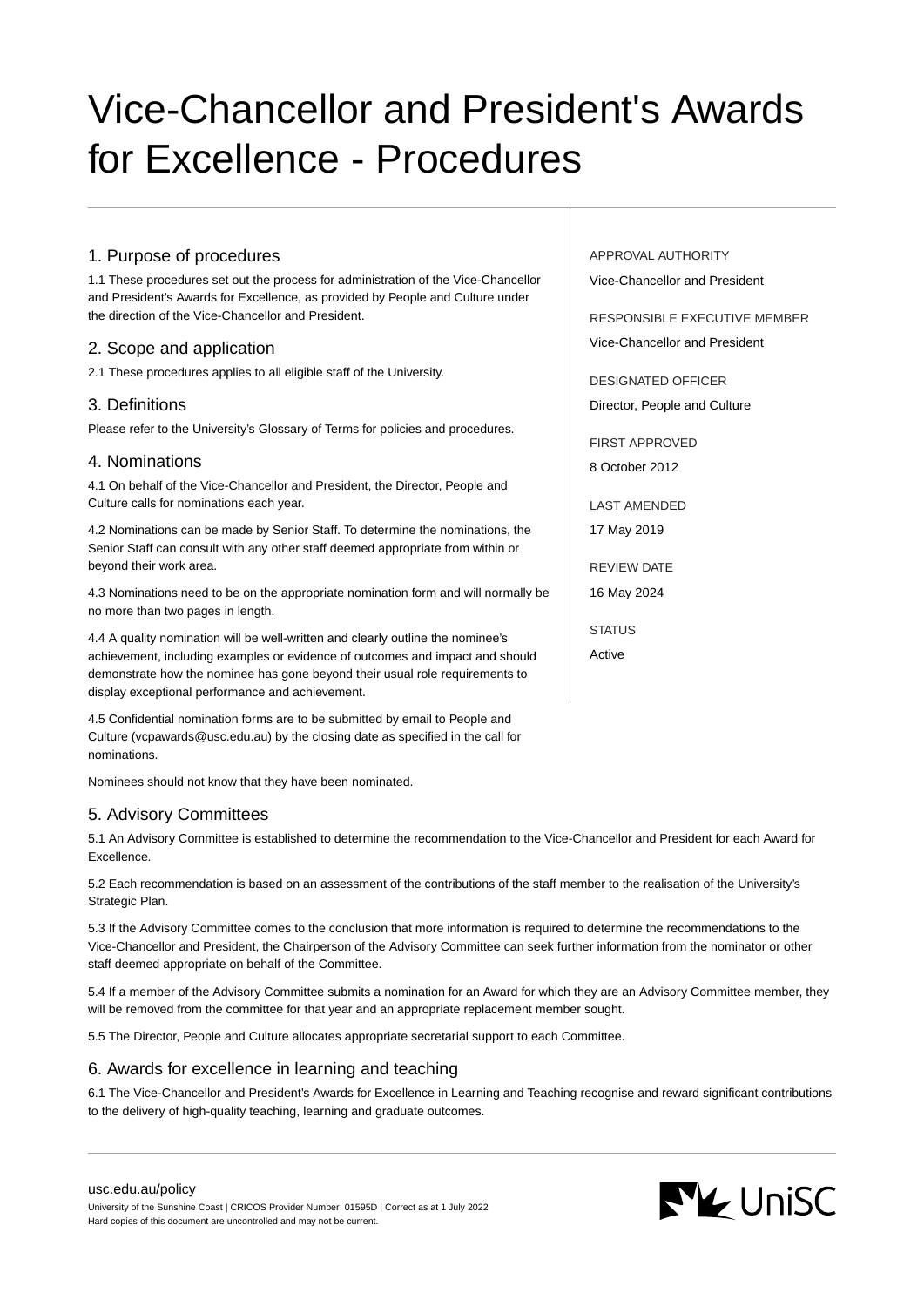6.2 Two Awards for Excellence in Learning and Teaching are available each year - an Award for Excellence in Learning and Teaching, available to Academic and Professional Staff and an Award for Excellence in Learning and Teaching - Sessional Staff.

6.3 Program and Course Coordinators can be consulted to assist in determining the nominations for the Award for Sessional Staff.

6.4 Nominations should outline the reasons why the nominees' contributions to and achievements in learning and teaching have advanced the quality of learning, teaching and graduate outcomes and are exceptional such that they are deemed worthy of recommendation for the Vice-Chancellor and President's Awards for Excellence in Learning and Teaching in key areas.

6.4.1 For the Vice-Chancellor and President's Award for Excellence in Learning and Teaching, key areas can be:

(a) innovative teaching practice that impacts students' engagement with learning and/or graduate outcomes;

(b) leadership within, and perhaps beyond, the University that inspires staff engagement with and advancement of teaching and shapes students' learning outcomes;

(c) scholarship in learning and teaching that influences teaching practice within, and beyond, the University.

6.4.2 For the Vice-Chancellor and President's Award for Excellence in Learning and Teaching – Sessional Staff, key areas can be:

(a) innovative teaching practice that impacts students' engagement with learning and/or graduate outcomes;

(b) contribution within the University that advances teaching and shapes students' learning experiences;

(c) scholarly learning and teaching that influences teaching practice within the University.

6.5 The Advisory Committee for the Awards for Excellence in Learning and Teaching comprises:

(a) Deputy Vice-Chancellor (Academic) (Chairperson)

(b) Chairperson of the Learning and Teaching Committee

(c) Director, Centre for Support and Advancement of Learning and Teaching

The Chairperson can invite other suitably qualified staff to join the Committee.

6.6 For the Award for Excellence in Learning and Teaching and the Award for Excellence in Learning and Teaching - Sessional Staff, the Deputy Vice-Chancellor (Academic) makes recommendations to the Vice-Chancellor and President.

## 7. Awards for excellence in research

7.1 The Vice-Chancellor and President's Awards for Excellence in Research recognise and reward excellence in research performance, achievement and leadership.

7.2 Two Awards for Excellence in Research are available each year – an Award for Excellence in Research and an Award for Excellence in Research – Early Career Researcher.

7.3 In consultation with the Deputy Vice-Chancellor (Research and Innovation), the Office of Research prepares reports of research metrics from the Higher Education Research Data Collection – publications, grants and HDR supervision – and other relevant sources e.g. Excellence in Research Australia (ERA), Google Scholar and Scopus, to produce a list of up to five Researchers and up to five Early Career Researchers who are to be considered as candidates for the Awards for Excellence in Research.

7.4 The Advisory Committee for the Awards for Excellence in Research comprises:

(a) Deputy Vice-Chancellor (Research and Innovation) (Chairperson)

(b) Director, Office of Research

(c) two Professors nominated by the Chairperson

The Chairperson can invite other suitably qualified staff to join the Committee.

7.5 On behalf of the Advisory Committee, the Chairperson can consult with other staff deemed appropriate, for additional pertinent information about the candidates' research achievements and leadership.

7.6 To determine recommendations, the Advisory Committee considers and discusses the research performance data and other elements of research achievement and leadership such as:

(a) research outputs and outcomes, for example, publications in quality peer-reviewed journals and significant grant income and infrastructure;

(b) research leadership and research collaborations that strengthen research capability, influence research practice or advance a productive research culture within the University, such that others are guided and supported to achieve significant research outcomes;

#### [usc.edu.au/policy](https://www.usc.edu.au/policy)

University of the Sunshine Coast | CRICOS Provider Number: 01595D | Correct as at 1 July 2022 Hard copies of this document are uncontrolled and may not be current.

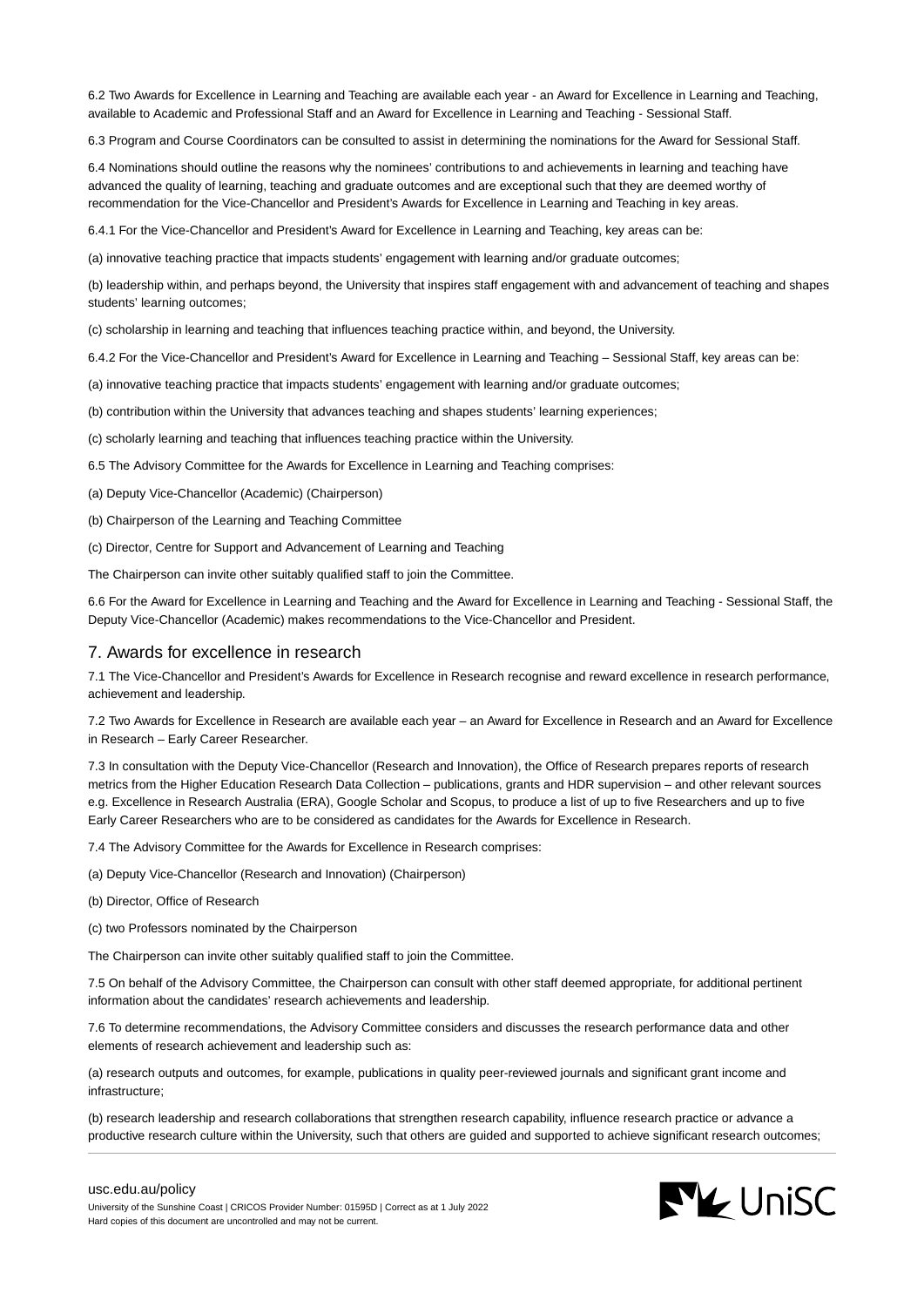(c) impact of research within the discipline/field and beyond the University, for example through esteem and impact factors;

(d) the establishment and maintenance of productive relationships with strategic partners, including international universities.

7.7 For the Vice-Chancellor and President's Award for Excellence in Research and the Award for Excellence in Research - Early Career Researcher, the Deputy Vice-Chancellor (Research and Innovation) makes recommendations to the Vice-Chancellor and President.

## 8. Award for excellence in engagement

8.1 The Vice-Chancellor and President's Award for Excellence in Engagement recognises and rewards excellence in engagement and the development of strategic partnerships regionally, nationally or internationally. This Award is available to Academic and Professional **Staff.** 

8.2 Nominations should outline the reasons why the nominee's contributions to and achievements in engagement have benefited the University and the broader community in a context of partnership and reciprocity and are exceptional such that they are deemed worthy of recommendation for the Vice-Chancellor and President's Award for Excellence in Engagement in key areas, such as:

(a) the establishment and maintenance of strategic and productive partnerships, connections and relationships with people, groups and organisations through which social, civic and professional functions are performed;

(b) significant external recognition for scholarly contributions through the application of discipline knowledge within the region and beyond;

(c) influence within the community through professional commentary on issues of general public interest and the creation of opportunities for discussion of intellectual, social, economic and cultural issues of importance to the well-being of the community.

- 8.3 The Advisory Committee for the Award for Excellence in Engagement comprises:
- (a) Pro Vice-Chancellor (Engagement) (Chairperson)
- (b) Director, People and Culture
- (c) Director, Development Office
- (d) a Professor nominated by the Chairperson

The Chairperson can invite other suitably qualified staff to join the Committee.

8.4 For the Vice-Chancellor and President's Award for Excellence in Engagement, the Pro Vice-Chancellor (Engagement) makes a recommendation to the Vice-Chancellor and President.

## 9. Award for excellence in service

9.1 The Vice-Chancellor and President's Award for Excellence in Service recognises and rewards excellence in service to students and staff and corporate citizenship. This Award is available to Academic and Professional Staff.

9.2 Nominations should outline the reasons why the nominee's contributions to and achievements in service to students and staff or corporate citizenship have contributed to the University providing a work and study environment that encourages respect, transparency, inclusiveness and equity and are exceptional such that they are deemed worthy of recommendation for the Vice-Chancellor and President's Awards for Excellence in Service in key areas, such as:

(a) being an exemplary corporate citizen who conscientiously and explicitly fosters and impacts success for students and/or staff;

(b) developing and improving University systems and processes that significantly enhance engagement and outcomes for students and/or staff;

- (c) contributing to developing the University for a sustainable future.
- 9.3 The Advisory Committee for the Award for Excellence in Service comprises:
- (a) Chief Operating Officer (Chairperson)
- (b) Director, People and Culture
- (c) another Director nominated by the Chairperson
- (d) a Professor nominated by the Chairperson

The Chairperson can invite other suitably qualified people to join the Committee.

9.4 For the Vice-Chancellor and President's Award for Excellence in Service, the Chief Operating Officer makes a recommendation to the Vice-Chancellor and President.

#### [usc.edu.au/policy](https://www.usc.edu.au/policy)

University of the Sunshine Coast | CRICOS Provider Number: 01595D | Correct as at 1 July 2022 Hard copies of this document are uncontrolled and may not be current.